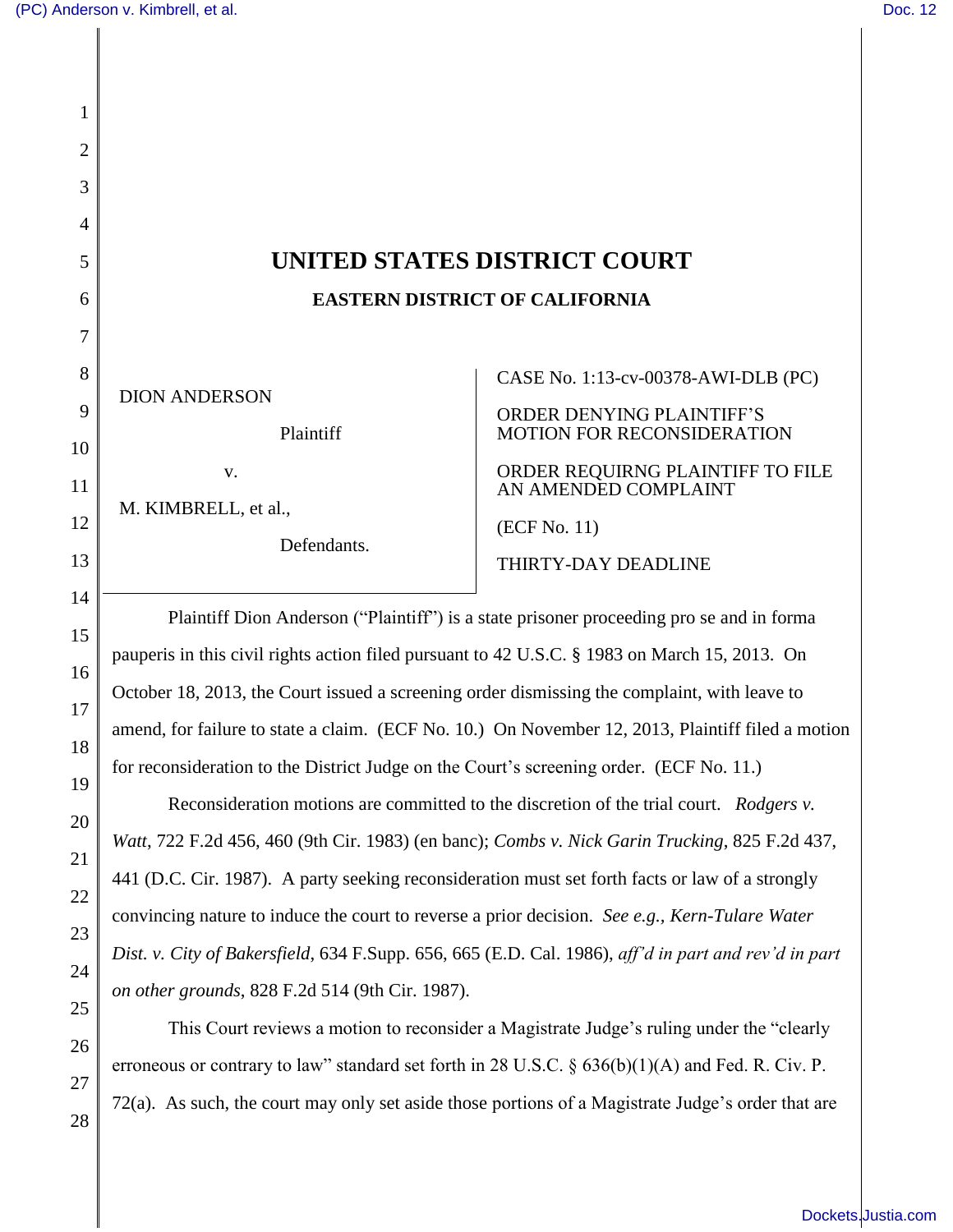1 2 3 either clearly erroneous or contrary to law. Fed. R. Civ. P. 72(a); *see also Grimes v. City and Cnty. of San Francisco*, 951 F.2d 236, 240 (9th Cir.1991) (discovery sanctions are non-dispositive pretrial matters that are reviewed for clear error under Fed. R. Civ. P. 72(a)).

4 5 6 7 8 9 A Magistrate Judge"s factual findings are "clearly erroneous" when the district court is left with the definite and firm conviction that a mistake has been committed. *Sec. Farms v. Int'l Bhd. of Teamsters*, 124 F.3d 999, 1014 (9th Cir. 1997); *Green v. Baca*, 219 F.R.D. 485, 489 (C.D. Cal. 2003). The ""clearly erroneous" standard is significantly deferential." *Concrete Pipe and Prods. of Cal., Inc. v. Constr. Laborers Pension Trust for S. Cal.,* 508 U.S. 602, 623, 113 S.Ct. 2264 (1993).

10 11 12 13 14 15 16 17 The "contrary to law" standard allows independent, plenary review of purely legal determinations by the magistrate judge. *See Haines v. Liggett Group, Inc.*, 975 F.2d 81, 91 (3rd Cir.1992); *Green*, 219 F.R.D. at 489; *see also Osband v. Woodford*, 290 F.3d 1036, 1041 (9th Cir. 2002). "An order is contrary to law when it fails to apply or misapplies relevant statutes, case law, or rules of procedure." *Knutson v. Blue Cross & Blue Shield of Minn.*, 254 F.R.D. 553, 556 (D. Minn. 2008); *Rathgaber v. Town of Oyster Bay*, 492 F.Supp.2d 130, 137 (E.D.N.Y. 2007); *Surles v. Air France*, 210 F.Supp.2d 501, 502 (S.D.N.Y. 2001); *see Adolph Coors Co. v. Wallace*, 570 F.Supp. 202, 205 (N.D. Cal. 1983).

18 19 20 21 22 23 The Magistrate Judge"s ruling was neither clearly erroneous nor contrary to law. Plaintiff cites to *Brewer v. Wilkenson,* 3 F.3d 816 (5th Cir. 1993) in support of his motion for reconsideration. Plaintiff correctly notes his right to access to the courts. However, the Magistrate Judge correctly dismissed the complaint, with leave to amend, for failure to show that Defendants were the proximate cause of an actual injury. The Court previously provided Plaintiff with the appropriate legal standards for his claims and granted leave to amend the complaint

24 25

26

Accordingly, IT IS HEREBY ORDERED that:

27

28

2. The Clerk"s Office shall send Plaintiff a civil rights complaint form;

1. Plaintiff"s motion for reconsideration is hereby DENIED;